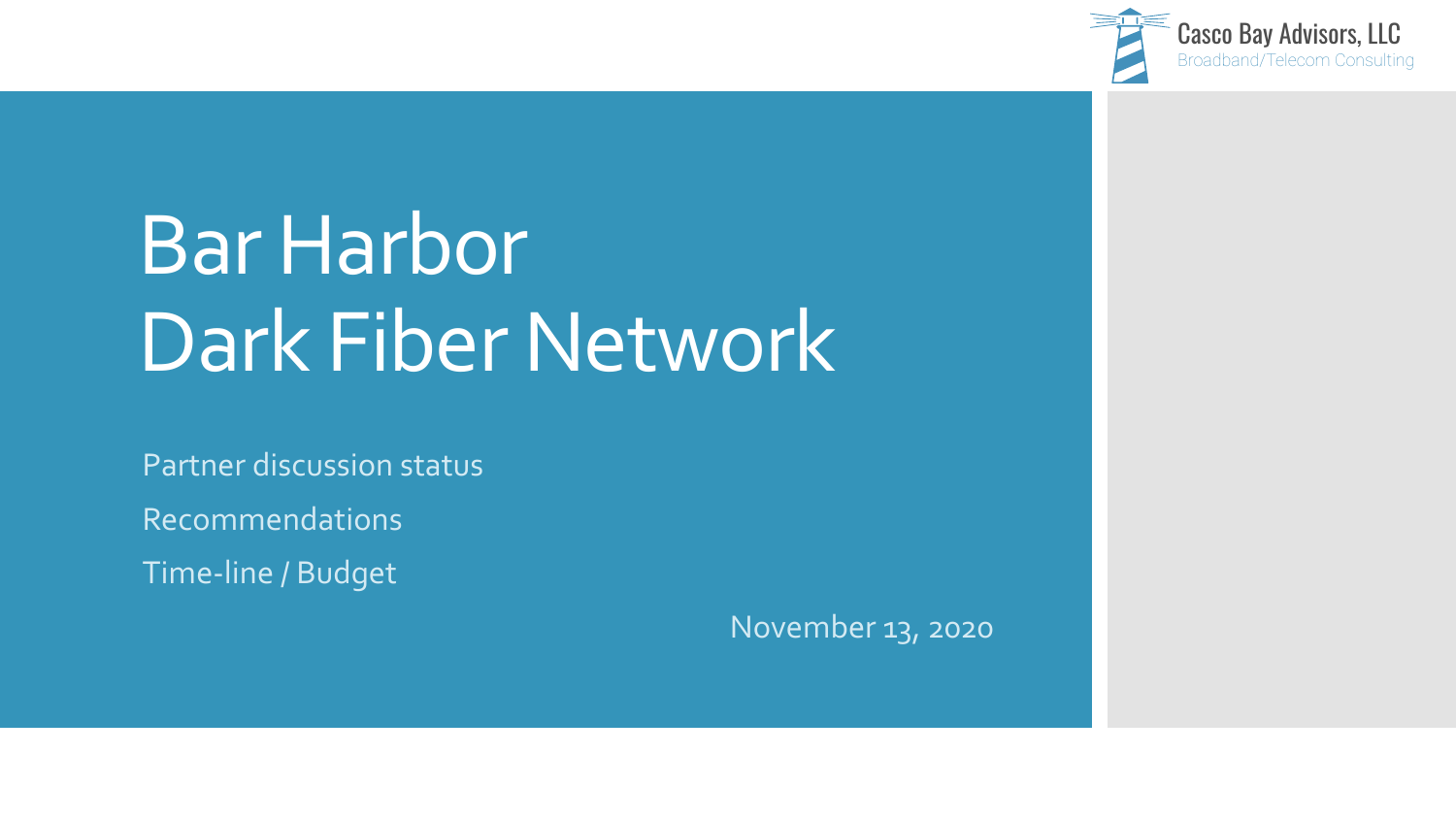**Service** provider status



- **Axiom** –Town funded & owned FTTH w/ revenue share
- **CCI** *Pending proposal / new PE investment for FTTH*
- **FirstLight** –Willing to own w/ leaseback or operate for Town
- **GWI** No interest in ownership, but willing to operate for Town
- **LCI** *Pending proposal*
- **NetworkMaine** –Willing to permit over-lash & explore fiber swaps
- **Otelco** Not interested at this time
- **Pioneer** Not interested at this time, interested in construction
- **Premium Choice**  Not interested in competing with Cable co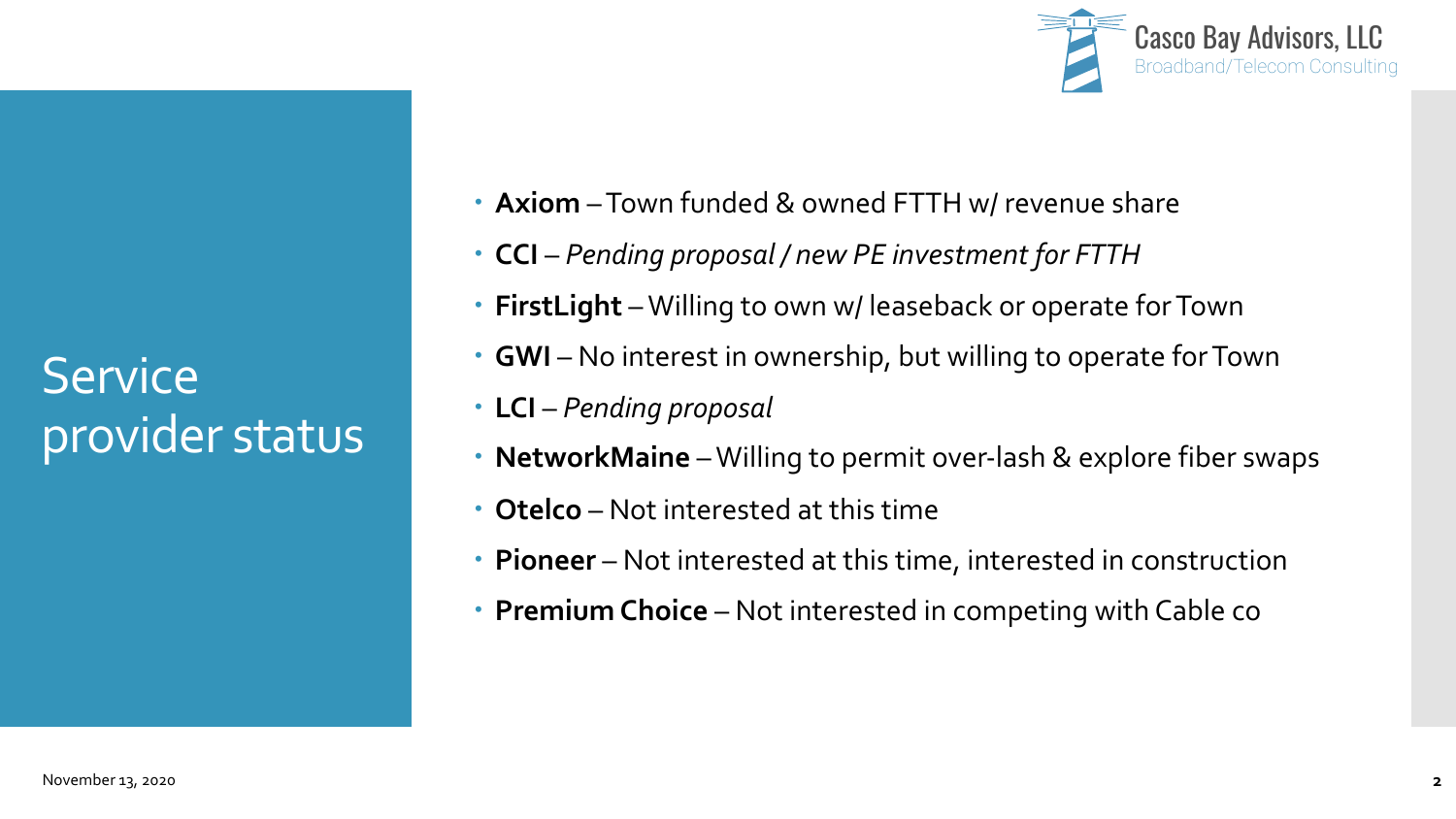

## Recommend

- Budget full \$750,000 cost for municipal construction w/o partner
- Develop & issue RFP for construction *(Dec-Jan)*
- Seek PUC certification / Pole attachment agreements *(Dec-Mar)*
- Adjust budget downward after RFP process *(Feb-Mar)*
- Continue to evaluate proposals *(Nov-Mar)*
- Budget approval *(Jun-Jul)*